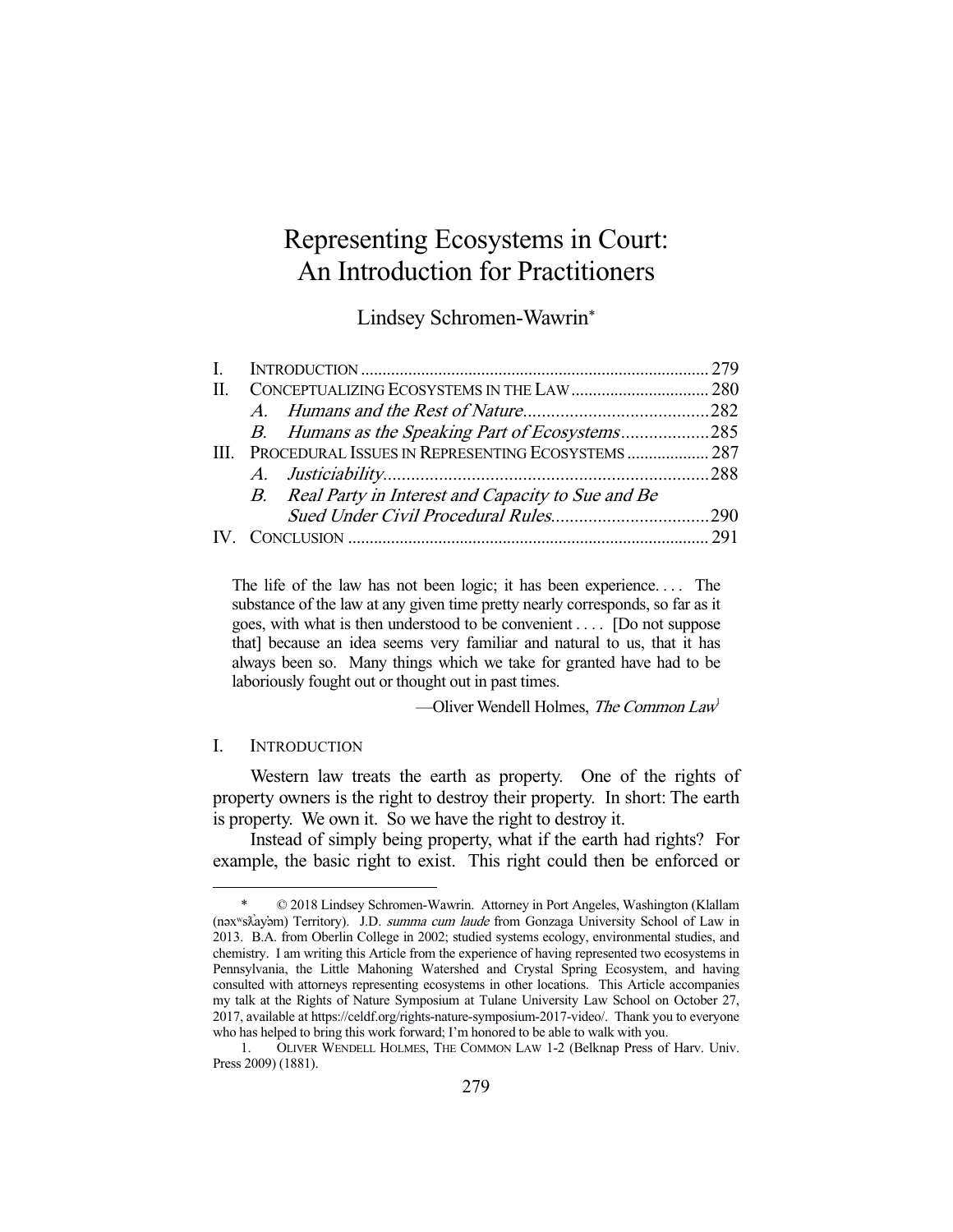defended in court, where the earth's ecosystems directly advocate for their own rights.

 In this Article, I explore some of the issues that arise when ecosystems appear in court. I am not looking at what rights an ecosystem or the earth should have but rather the procedural issues around representing ecosystems in court. I hope this Article is a useful initial reference for litigants preparing to structure their attorney-client relationships and advocate in court. This area of law is developing rapidly, so please treat this Article simply as an introduction.<sup>2</sup>

### II. CONCEPTUALIZING ECOSYSTEMS IN THE LAW

. . . .

-

Ecologist Aldo Leopold opened his 1949 essay, The Land Ethic,<sup>3</sup> with a graphic reminder of Western society's relationship to property:

 When god-like Odysseus returned from the wars in Troy, he hanged all on one rope a dozen slave-girls of his household whom he suspected of misbehavior during his absence.

 This hanging involved no question of propriety. The girls were property. The disposal of property was then, as now, a matter of expediency, not of right and wrong.

.... There is as yet no ethic dealing with man's relation to land and to the animals and plants which grow upon it. Land, like Odysseus' slavegirls, is still property. The land-relation is still strictly economic, entailing privileges but not obligations.

 There is now a growing body of academic literature on "rights of nature," which is a term that generally includes rights for individual nonhuman animals, populations, communities, and whole ecosystems.<sup>4</sup> This Article focuses on representing ecosystems (and not on representing nonhuman animals, either individually or collectively) due to the unique issues that arise at the ecosystem scale. Why? Because humans are part of ecosystems.

 The legal discourse on ecosystem rights almost always points back to property law professor Christopher Stone's seminal 1972 law review article Should Trees Have Standing?—Toward Legal Rights for Natural

 <sup>2.</sup> A useful starting point for updates on ecosystem rights globally might be GLOBAL ALLIANCE FOR THE RIGHTS OF NATURE, https://therightsofnature.org/ (last visited Feb. 8, 2018), and in the United States, COMMUNITY ENVTL. LEGAL DEF. FUND, https://celdf.org/rights/rights-ofnature/ (last visited Feb. 8, 2018).

 <sup>3.</sup> ALDO LEOPOLD, A SAND COUNTY ALMANAC 217-18 (1966).

<sup>4.</sup> See generally RODERICK FRAZIER NASH, THE RIGHTS OF NATURE: A HISTORY OF ENVIRONMENTAL ETHICS (1989).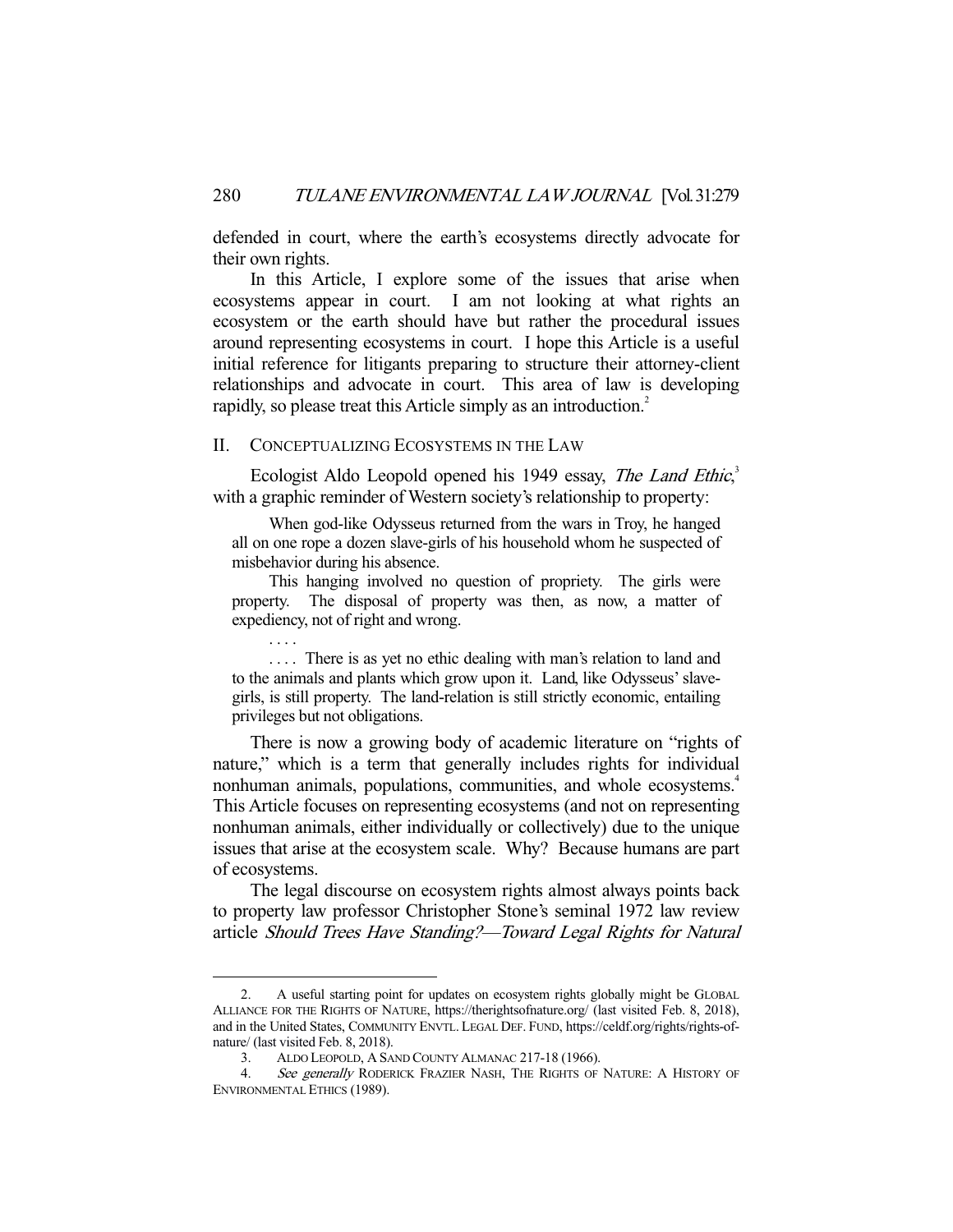Objects.<sup>5</sup> Stone's article influenced Justice Douglas' dissenting opinion in Sierra Club v. Morton, a 1972 United States Supreme Court case that began the development of contemporary standing doctrine in environmental law cases.<sup>7</sup> Justice Douglas' dissent argued for "the conferral of standing upon environmental objects to sue for their own preservation" and that "[t]hose who have that intimate relation with the inanimate object about to be injured, polluted, or otherwise despoiled are its legitimate spokesmen."<sup>8</sup>

 Stone's and Douglas' initial framing of ecosystem rights concerned the specific issue of standing, and the Supreme Court has subsequently developed standing doctrine to bar the courthouse door to many environmental litigants. Thus, much of the academic literature and case

-

. . . .

 <sup>5.</sup> Christopher D. Stone, Should Trees Have Standing?—Toward Legal Rights for Natural Objects, 45 S. CAL. L. REV. 450 passim (1972).

 <sup>6.</sup> Christopher D. Stone, Should Trees Have Standing? Revisited: How Far Will Law and Morals Reach? A Pluralist Perspective, 59 S. CAL. L. REV. 1, 1-4 (1985).

 <sup>7.</sup> See, e.g., Oliver A. Houck, Standing on the Wrong Foot: A Case for Equal Protection, 58 SYRACUSE L.REV. 1, 10-11, 20 (2007).

 <sup>8.</sup> For easy reference, more of Justice Douglas' dissent is provided below:

The critical question of "standing" would be simplified and also put neatly in focus if we fashioned a federal rule that allowed environmental issues to be litigated before federal agencies or federal courts in the name of the inanimate object about to be despoiled, defaced, or invaded by roads and bulldozers and where injury is the subject of public outrage. Contemporary public concern for protecting nature's ecological equilibrium should lead to the conferral of standing upon environmental objects to sue for their own preservation. . . . Inanimate objects are sometimes parties in litigation. A ship has a legal personality, a fiction found useful for maritime purposes. The corporation sole—a creature of ecclesiastical law—is an acceptable adversary and large fortunes ride on its cases. The ordinary corporation is a "person" for purposes of the adjudicatory processes, whether it represents proprietary, spiritual, aesthetic, or charitable causes.

So it should be as respects valleys, alpine meadows, rivers, lakes, estuaries, beaches, ridges, groves of trees, swampland, or even air that feels the destructive pressures of modern technology and modern life. The river, for example, is the living symbol of all the life it sustains or nourishes—fish, aquatic insects, water ouzels, otter, fisher, deer, elk, bear, and all other animals, including man, who are dependent on it or who enjoy it for its sight, its sound, or its life. The river as plaintiff speaks for the ecological unit of life that is part of it. Those people who have a meaningful relation to that body of water—whether it be a fisherman, a canoeist, a zoologist, or a logger must be able to speak for the values which the river represents and which are threatened with destruction.

Those who have that intimate relation with the inanimate object about to be injured, polluted, or otherwise despoiled are its legitimate spokesmen.

Sierra Club v. Morton, 405 U.S. 727, 741-45 (1972) (Douglas, J., dissenting) (citations and footnotes omitted).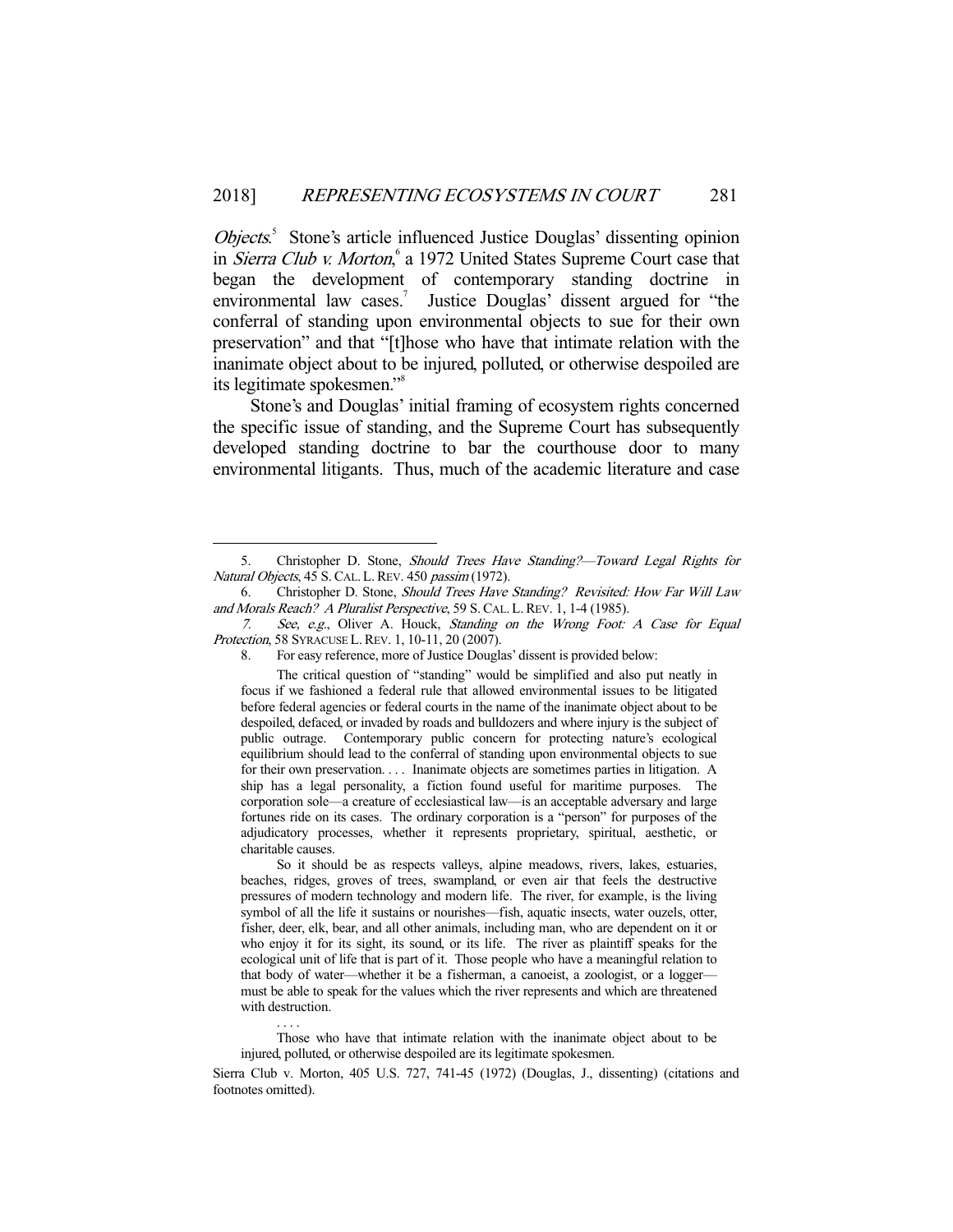law about rights of nature wrestles with the standing issue.<sup>9</sup> As we engage in that struggle, we must not lose sight of the larger goals we have for transforming our relationship with the earth. We must not lose sight of *why* we want the earth to have enforceable rights.

#### A. Humans and the Rest of Nature

. . . .

-

External colonialism (also called exogenous or exploitation colonization) denotes the expropriation of fragments of Indigenous worlds, animals, plants and human beings, extracting them in order to transport them to and build the wealth, the privilege, or feed the appetites of—the colonizers, who get marked as the first world.... In external colonialism, all things Native become recast as 'natural resources'—bodies and earth for war, bodies and earth for chattel.

.... In the process of settler colonialism, land is remade into property and human relationships to land are restricted to the relationship of the owner to his property. Epistemological, ontological, and cosmological relationships to land are interred, indeed made pre-modern and backward. Made savage.

—Eve Tuck and K. Wayne Yang, *Decolonization Is Not a Metaphor*<sup>10</sup>

 In order to transform our relationship with the earth, we must stop isolating humans from nature. Unfortunately, we have been trained for a long time to separate ourselves from the rest of the earth and to think of ourselves as apart from (and above) the ecosystems that are our homes.<sup>11</sup>

 We continue to uphold that estranged worldview even as we discover how wrong it is. At a macro level, we cannot study ecosystems, or even global biogeochemical cycles, without including the effects that humans have on the system.<sup>12</sup> No longer is there an "out there" or "away" in which we can dispose of "waste" without noticeable effect. At the micro level, the field of epigenetics shows us that we can no longer study genes without studying the molecular environment that triggers

<sup>9.</sup> E.g., Hope M. Babcock, A Brook with Legal Rights: The Rights of Nature in Court, 43 ECOLOGY L.Q. 1 passim (2016).

 <sup>10.</sup> Eve Tuck & K. Wayne Yang, Decolonization Is Not a Metaphor, 1 DECOLONIZATION: INDIGENEITY, EDUC. & SOC'Y 1, 4, 5 (2012), http://www.decolonization. org/index.php/des/article/view/18630 (emphasis omitted).

 <sup>11.</sup> Essentially, we are still stuck thinking in the 17th century paradigm of René Descartes' mind-body dualism. For one critique of dualistic thinking and its pervasive role in our social and political structure, see Gerald E. Frug, The City as a Legal Concept, 93 HARV. L. REV. 1057 passim (1980).

 <sup>12.</sup> E.g., U.S. GLOB. CHANGE RESEARCH PROGRAM, CLIMATE SCIENCE SPECIAL REPORT: FOURTH NATIONAL CLIMATE ASSESSMENT (NCA4), VOLUME I (2017), https://science2017.global change.gov/downloads/CSSR2017\_FullReport.pdf.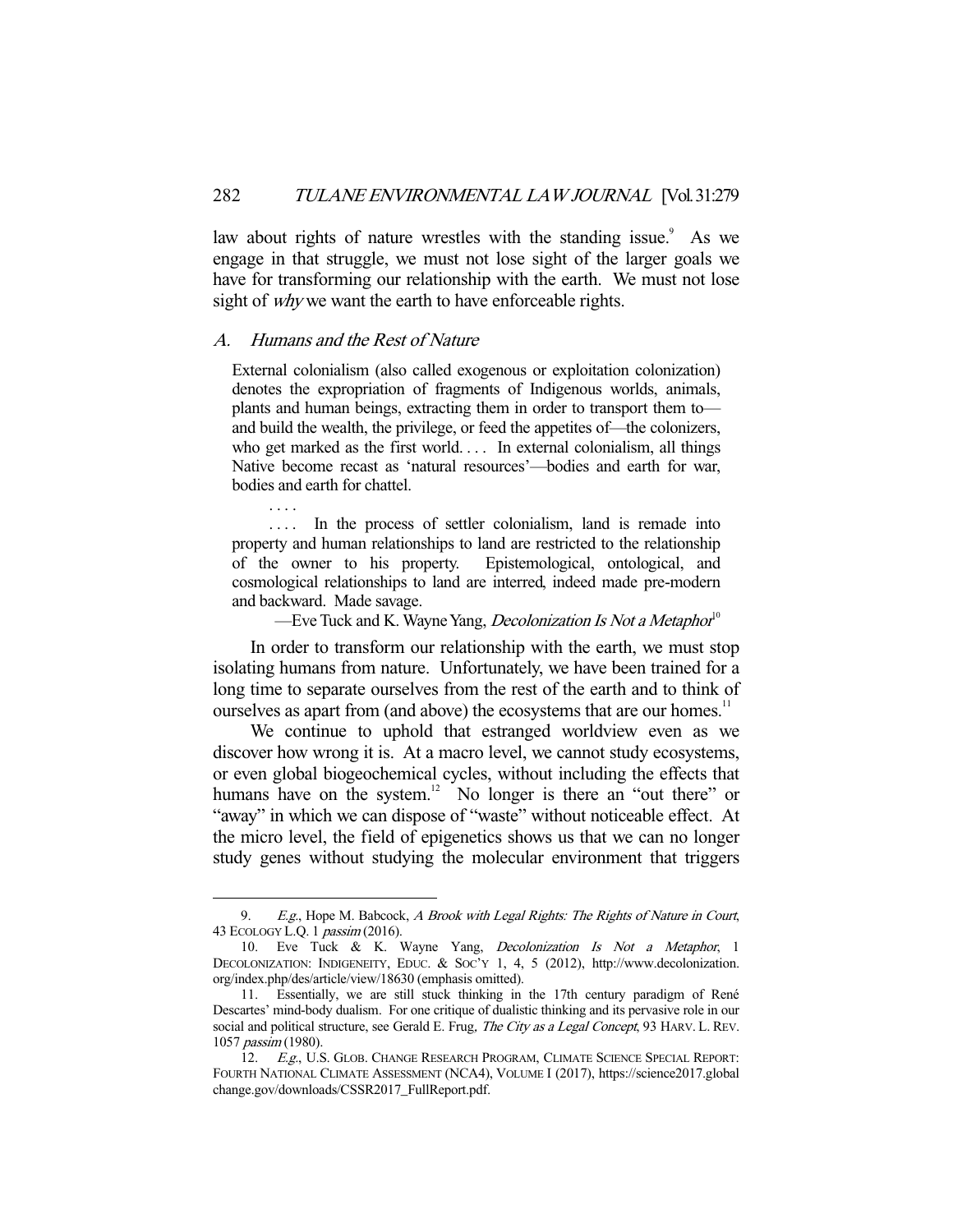gene expression. In other words, our genetics (nature) is not independent of our environment (nurture). We need to discard the "nature versus nurture" concept because it inaccurately separated the organism from its environment.<sup>13</sup>

 How we think about our relationship with the rest of nature has real significance. In the "settlement" of the American West, one justification for displacing indigenous peoples from their lands was (and remains) the concept of uninhabited "wilderness."<sup>14</sup> Ecosystems such as the nowfamous national parks of Yellowstone, Glacier, and Yosemite were shaped by indigenous land management practices, but wilderness advocates viewed native activities as harming unspoiled and pristine nature.<sup>15</sup> "Nature" could not have people in it. "Nature" is out there, and we are certainly not a part of it.

 This estranged worldview still exists and is still taught. I live near Washington's Elwha River, which had two hydropower dams blocking salmon access and ecosystem functions. After almost a century of advocacy by the Elwha Klallam people, and with the help of non-native environmental organizers, the federal government decided to remove the dams.<sup>16</sup> Fish are running up the river and flourishing in the revived estuary and nearshore habitats. They did not need any invitation—other than getting the dam obstructions out of their way. One of the dam spillways, now perched on the wall of a canyon about sixty meters above the flowing river, remains for historic preservation. On this spillway, the National Park Service constructed interpretive kiosks. In 2017, the park installed audio recordings narrating the kiosks. The introduction to the recordings of the kiosk promises listeners an opportunity to "learn . . . how nature and humans are now restoring the river."<sup>17</sup> Thus, even in the middle of an ecological restoration project that shows us how much we are a part of the ecosystem in which we live, we continue to teach that we are separate from nature.<sup>18</sup>

<sup>13.</sup> E.g., Epigenetics, NOVA SCIENCENOW (July 24, 2007), http://www.pbs.org/wgbh/ nova/body/epigenetics.html ("Once nurture seemed clearly distinct from nature.").

 <sup>14.</sup> E.g., MARK DAVID SPENCE, DISPOSSESSING THE WILDERNESS: INDIAN REMOVAL AND THE MAKING OF THE NATIONAL PARKS (2000).

 <sup>15.</sup> Id.

<sup>16.</sup> E.g., LYNDA MAPES, ELWHA: A RIVER REBORN (2013).

 <sup>17.</sup> Unit Recording at Olympic National Park: Audio Description for Three Out of Six Wayside Units Along Spillway on former Colombia River Glines Canyon Dam (recorded by author on Apr. 1, 2018).

 <sup>18.</sup> This is not to say that all narratives about the Elwha River restoration separate humans from nature. For example, see the short film by Director Jessica Plum, featuring Cameron Macias, Think Like a Scientist: Renewal. Howard Hughes Medical Institute, Think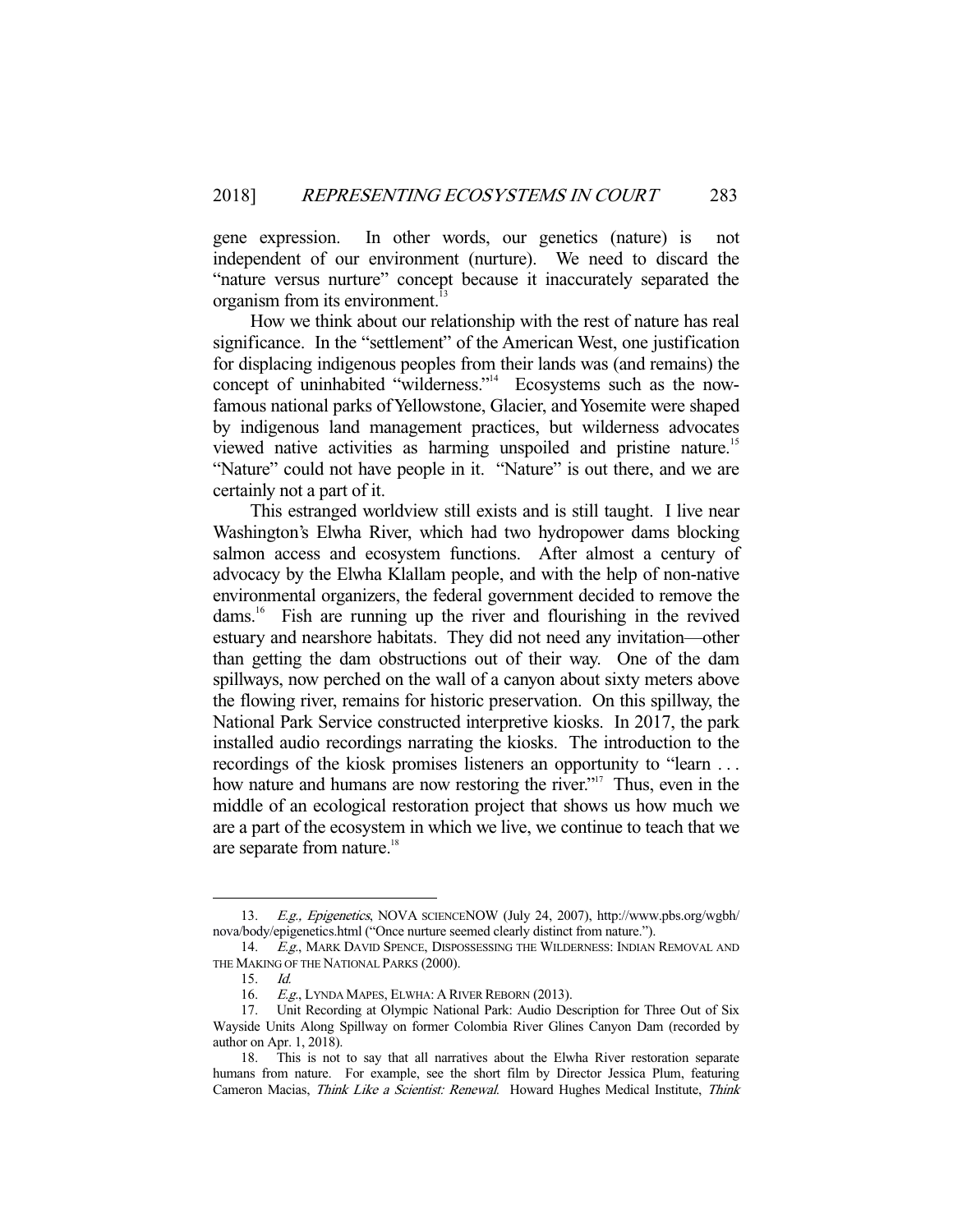I used to teach children about the Elwha River restoration. As part of general science education, I would teach a definition of "ecosystem" for grade-school students as "all the living and non-living parts of the natural world." (For older students, substitute "biotic" and "abiotic" for "living" and "non-living.") Occasionally, one of my students—always a native student—would ask me, quietly, on the side, like speaking heresy, "What do you mean by '*non-living*' parts of the natural world?" Awkwardly, I would say something like, "You don't have to believe it, but just put it down on the state-mandated test if you need to." To top off this deep irony, the slogan of the science education center where I worked was "connecting people to the natural world."<sup>19</sup>

 We continue to teach this estranged worldview, this belief that humans are not part of nature. Our dogged persistence in this flawed paradigm is no surprise, though, since our language does not really define how we fit with the rest of nature. Cultural academic Raymond Williams wrote a book, *Keywords*, exploring the meanings and contexts of cultural vocabulary. His entry on the word "Nature" begins as follows:

 Nature is perhaps the most complex word in the language. It is relatively easy to distinguish three areas of meaning: (i) the essential quality and character of something; (ii) the inherent force which directs either the world or human beings or both; (iii) the material world itself, taken as including or not including human beings. Yet it is evident that within (ii) and (iii), though the area of reference is broadly clear, precise meanings are variable and at times even opposed. The historical development of the word through these three senses is important, but it is also significant that all three senses, and the main variations and alternatives within the two most difficult of them, are still active and widespread in contemporary usage.<sup>20</sup>

Williams draws attention to the contestation within the very definition of "nature" with regard to whether it includes humans. Two of his three definitions contain alternative forms, characterized by whether nature includes human beings. After exploring the history of the word "nature," Williams concludes that:

 The complexity of the word is hardly surprising, given the fundamental importance of the processes to which it refers. But since

Like a Scientist: Renewal, NAUTILUS (2018), http://nautil.us/issue/57/communities/how-theelwha-river-was-saved.

 <sup>19.</sup> I asked for "connecting people to the rest of nature," to no avail.

 <sup>20.</sup> RAYMOND WILLIAMS, KEYWORDS: A VOCABULARY OF CULTURE AND SOCIETY 184 (1976) (emphasis added).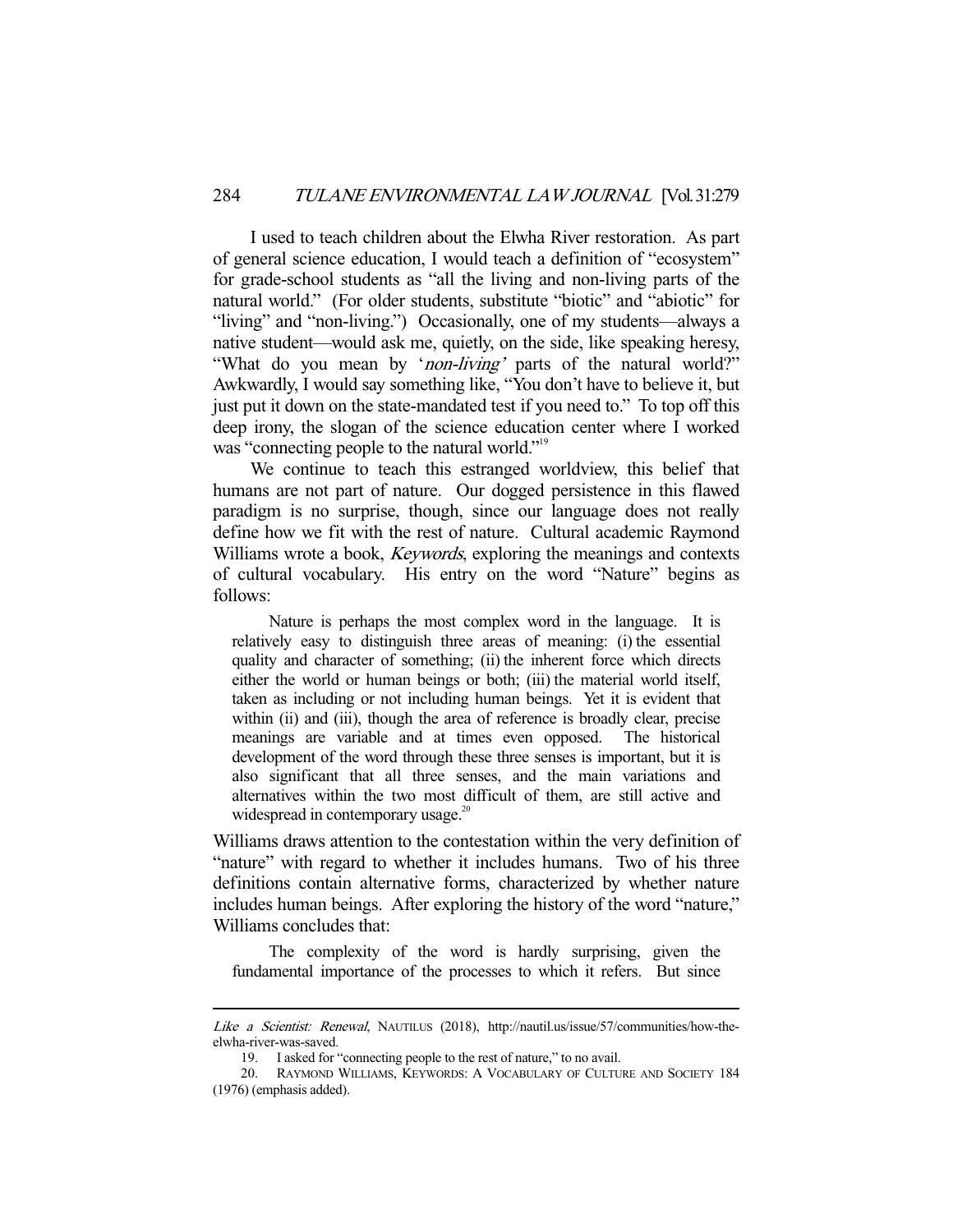nature is a word which carries, over a very long period, many of the major variations of human thought, often, in any particular use, only implicitly yet with powerful effect on the character of the argument—it is necessary to be especially aware of its difficulty.<sup>21</sup>

 As legal practitioners representing nature, it is particularly necessary for us to be especially aware of the powerful effect of how we situate humans in ecosystems. If we reinforce the estranged worldview where humans are separate from nature, we undercut the very goals that we are trying to achieve by representing ecosystems in the first place.

## B. Humans as the Speaking Part of Ecosystems

 It is easy for us to fall back into believing that humans are not part of the ecosystem that we represent. We see this in the seminal legal works in this field by Stone and Douglas, which characterized nature as an "inanimate object."<sup>22</sup> Justice Douglas' framework does not challenge the paradigm that separates humans from the rest of nature. Instead, he looks to outdoor recreationists (effectively, tourists), to defend nature (again, viewed as "out there," or "wilderness"):

[E]nvironmental issues should be tendered by the inanimate object itself. Then there will be assurances that all of the forms of life which it represents will stand before the court—the pileated woodpecker as well as the coyote and bear, the lemmings as well as the trout in the streams. Those inarticulate members of the ecological group cannot speak. But those

<sup>21.</sup> *Id.* at 189.

 <sup>22.</sup> Sierra Club v. Morton, 405 U.S. 727, 741-42, 745, 749, 752 (1972) (Douglas, J., dissenting).

 <sup>23.</sup> For more background on issues with the concept of wilderness (which is a critical concept bolstering the estranged worldview where humans are not part of nature), see, e.g., William Cronon, The Trouble with Wilderness: Or, Getting Back to the Wrong Nature, in UNCOMMON GROUND: RETHINKING THE HUMAN PLACE IN NATURE (William Cronon ed.,1995), reprinted in http://www.williamcronon.net/writing/Trouble\_with\_Wilderness\_Main.html ("Far from being the one place on earth that stands apart from humanity, [wilderness] is quite profoundly a human creation—indeed, the creation of very particular human cultures at very particular moments in human history. It is not a pristine sanctuary where the last remnant of an untouched, endangered, but still transcendent nature can for at least a little while longer be encountered without the contaminating taint of civilization. Instead, it's a product of that civilization, and could hardly be contaminated by the very stuff of which it is made. Wilderness hides its unnaturalness behind a mask that is all the more beguiling because it seems so natural. As we gaze into the mirror it holds up for us, we too easily imagine that what we behold is Nature when in fact we see the reflection of our own unexamined longings and desires. For this reason, we mistake ourselves when we suppose that wilderness can be the solution to our culture's problematic relationships with the nonhuman world, for wilderness is itself no small part of the problem.").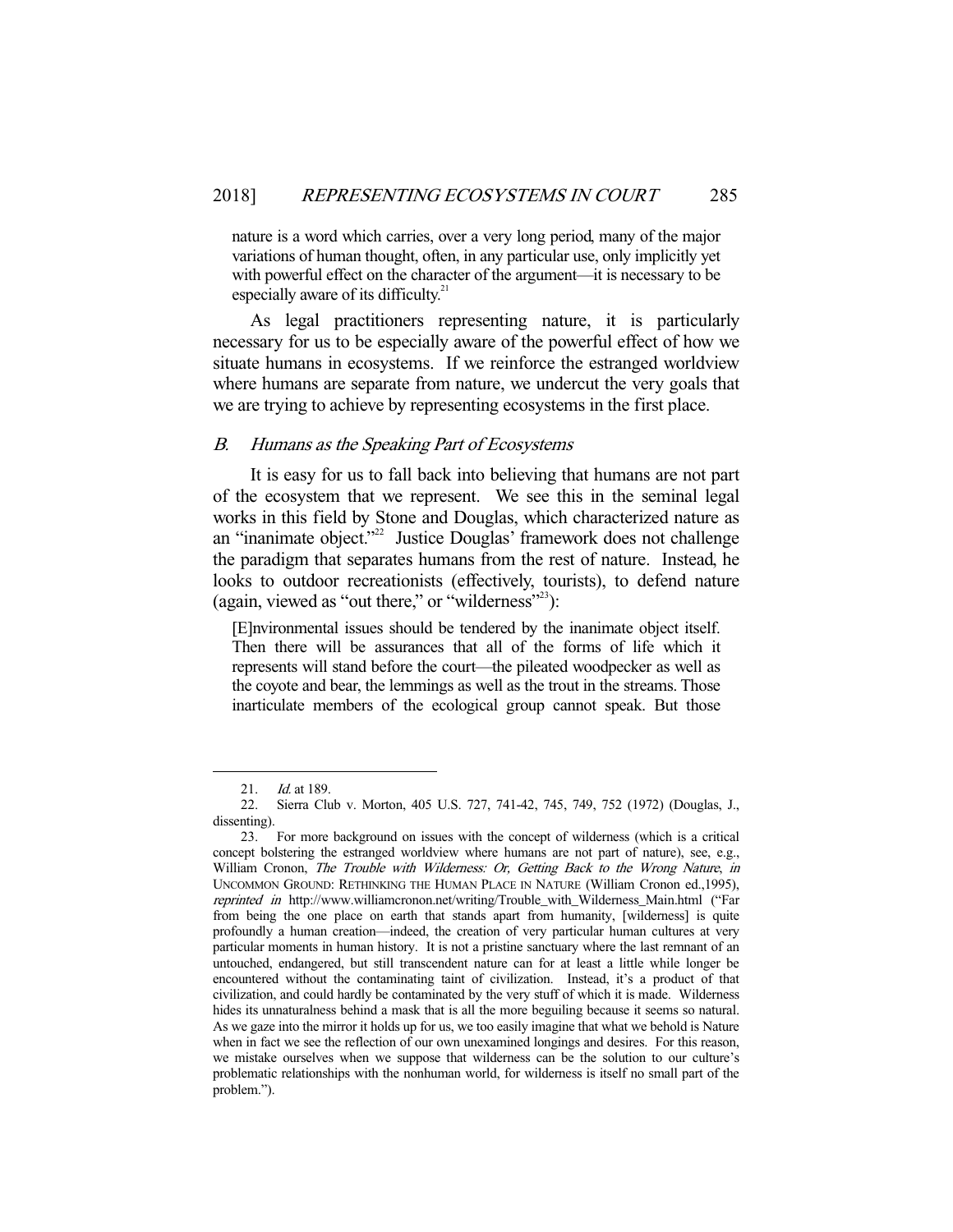people who have so frequented the place as to know its values and wonders will be able to speak for the entire ecological community.<sup>24</sup>

 This quote by Justice Douglas frames one of the central challenges in representing nature.<sup>25</sup> But Douglas missed a key issue because he was viewing humans as separate from nature: It is not so much that "[t]hose inarticulate members of the ecological group cannot speak"; rather, the problem is we do not know how to listen.<sup>26</sup> It is easy to say that this semantic distinction does not really matter for our practical litigation purposes, but if we are serious about the transformative potential of ecosystem rights, then our litigation must challenge the worldview that distances us from the rest of nature. We cannot just say that the ends justify the means, because our means are the ends in the making.

Douglas' *Sierra Club v. Morton* dissent resolves this "speaking agent" issue by suggesting that "those people who have so frequented the place as to know its values and wonders will be able to speak for the entire ecological community."<sup>27</sup> In other words, until our legal system learns to listen to what the earth is telling us, we are going to have to rely on people who know an ecosystem's "values and wonders" in order "to speak for the entire ecological community." However, who those people should be is a thorny issue.

What I say here will certainly be contentious, but I strongly believe that there must be involvement of the people who are part of the ecosystem when the ecosystem appears in court. It is not enough to have a tourist-connection to a place, because the recreationist, or the scientist, or even the well-intentioned environmental nonprofit organization, too often have interests opposed to the local or indigenous peoples of the

 <sup>24.</sup> Sierra Club, 405 U.S. at 752.

<sup>25.</sup> See also Trayce A. Hockstad, Rats and Trees Need Lawyers Too: Community Responsibility in Deodand Practice and Modern Environmentalism, 18 VT.J. ENVTL. L. 105, 108 (2016) ("Although the recent ecological conversation has centered on rights for natural objects and the idea that environmental interests should be separated from human interests, these propositions have diluted the correct understanding of environmental responsibility. We need not attempt to divorce the interests of the environment from those of humanity, because humanity is utterly dependent on the preservation of natural resources. Instead of isolating environmental interests in the name of pursuing rights for non-human objects, counsel should be appointed to advocate for the injury caused to local citizens by loss of biodiversity in the affected area. This approach toward environmental litigation is best, because (1) it acknowledges the responsibility of the human community to care for the environment based on a sense of order common in legal history, and (2) it best satisfies modern standing requirements for litigation, enabling effective and sustainable environmental protection for the community.").

<sup>26.</sup> E.g., DAVID ABRAM, THE SPELL OF THE SENSUOUS: PERCEPTION AND LANGUAGE IN A MORE-THAN-HUMAN WORLD (1996).

<sup>27.</sup> Sierra Club, 405 U.S. at 752.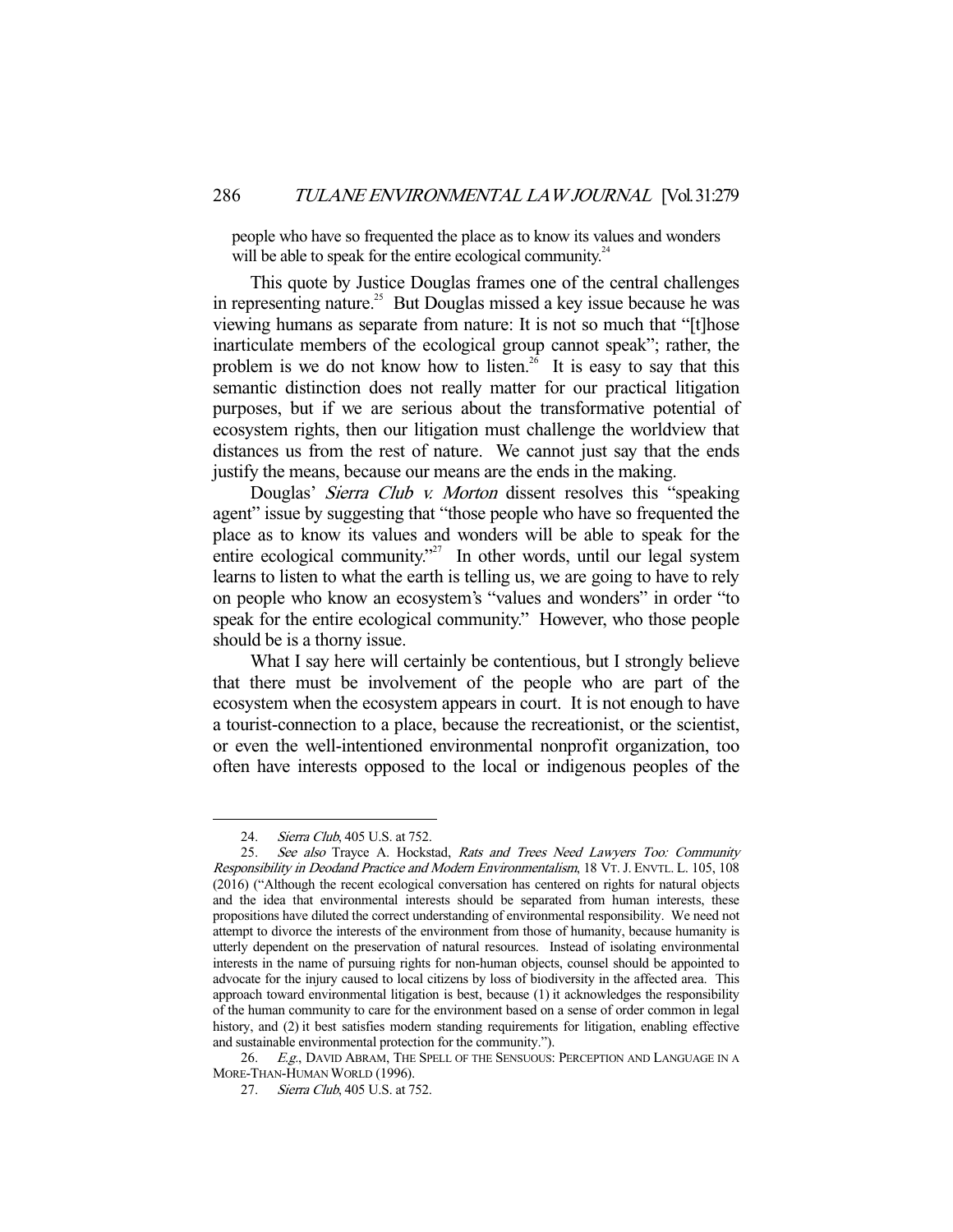ecosystem in question.<sup>28</sup> We should not allow rights of nature to become another theory justifying colonialism. To help prevent that, the people of the ecosystem in question must be speaking on its behalf.<sup>29</sup> This does not mean the ecosystem cannot rely on experts (like a scientist, or nongovernmental organization's staff), but it does mean that the people who speak *for* the ecosystem must be part of the ecosystem. "Nothing about us without us," as the saying goes.

 This is entirely different from the legal model of "guardianship." A "guardian" requires a "ward"—meaning an "incapacitated person," a legal person unable to communicate to the court.<sup>30</sup> Ecosystems are not incapacitated because the humans in the ecosystem are part of the ecosystem and they are able to communicate its interests in litigation.

#### III. PROCEDURAL ISSUES IN REPRESENTING ECOSYSTEMS

 The western legal system is not built for ecosystems. In our modern era, historical practices where nature had procedural rights have been laughed out of the courtroom.<sup>31</sup> Thus, representing ecosystems in court requires overcoming hurdles in justiciability and the rules of civil procedure.

<sup>28.</sup> E.g., John O'Neill, Who Speaks for Nature?, in HOW NATURE SPEAKS: THE DYNAMICS OF THE HUMAN ECOLOGICAL CONDITION 261 (Yrjö Haila & Chuck Dyke eds., 2006), reprinted in https://pdfs.semanticscholar.org/cf03/2dd40ea25d61beb53e59dc65983359ed4422.pdf ("discuss[ing] some of the problems deliberative democracy has in taking nature into account in public decision making").

<sup>29.</sup> E.g., Tuck & Yang, supra note 10, at 6 ("In order for the settlers to make a place their home, they must destroy and disappear the Indigenous peoples that live there. Indigenous peoples are those who have creation stories, not colonization stories, and how we/they came to be in a particular place—indeed how we/they came to be a place. Our/their relationships to land comprise our/their epistemologies, ontologies, and cosmologies. For the settlers, Indigenous peoples are in the way and, in the destruction of Indigenous peoples, Indigenous communities, and over time and through law and policy, Indigenous peoples' claims to land under settler regimes, land is recast as property and as a resource.").

 <sup>30.</sup> Black's Law Dictionary provides the first definition for "guardian" as "1. One who has the legal authority and duty to care for another's person or property, esp. because of the other's infancy, incapacity, or disability." Guardian, BLACK'S LAW DICTIONARY (9th ed., 2009) (The second and final definition for "guardian" is not any more useful to ecosystem advocates: "2. Hist. A mesne lord who was entitled to treat an infant heir's lands for all practical purposes as the lord's own, enjoying fully their use and whatever profits they yielded. At the end of the guardianship, when the heir reached majority, no accounting was owed by the mesne lord."). See also Guardianship, BLACK'S LAW DICTIONARY (9th ed. 2009) ("guardianship: 1. The fiduciary relationship between a guardian and a ward or other incapacitated person, whereby the guardian assumes the power to make decisions about the ward's person or property. A guardianship is almost always an involuntary procedure imposed by the state on the ward.")

 <sup>31.</sup> E.g., Hockstad, supra note 25.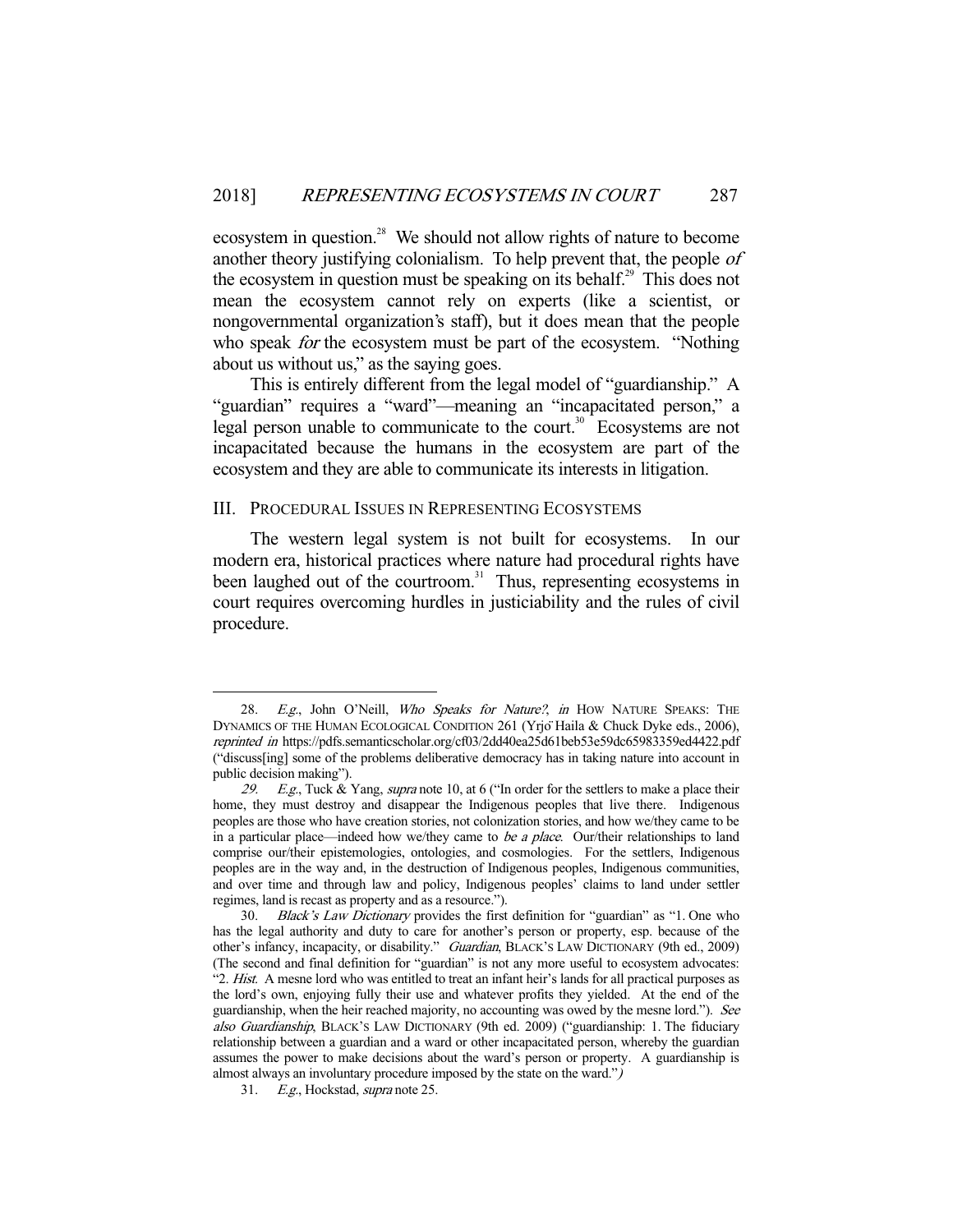# A. Justiciability

Justiciability $32$  doctrines have become the bane of environmental law, at least for litigants seeking to protect the environment.<sup>33</sup> The central justiciability issue for ecosystems is standing, although the other doctrines (ripeness, mootness, advisory opinion, political question, etc.) can certainly help sink a case. Nonhuman animals have been seeking admission to courts for years, and their cases provide a framework for thinking through standing for ecosystems.

 In Cetacean Community v. Bush, the world's whales, dolphins, and porpoises sued the United States federal government in an attempt to stop their injury from military sonar.<sup>34</sup> The Ninth Circuit Court of Appeals analyzed whether the cetaceans had standing:

 Standing involves two distinct inquires. First, an Article III federal court must ask whether a plaintiff has suffered injury to satisfy the "case or controversy" requirement of Article III. . . .

 Second, if a plaintiff has suffered sufficient injury to satisfy Article III, a federal court must ask whether a statute has conferred "standing" on that plaintiff. Non-constitutional standing exists when "a particular plaintiff has been granted a right to sue by the specific statute under which he or she brings suit."<sup>35</sup>

In the first inquiry, whether cetaceans have constitutional standing, the Ninth Circuit concluded, "Article III does not compel the conclusion that a statutorily authorized suit in the name of an animal is not a 'case or controversy.""36

 It is obvious that an animal cannot function as a plaintiff in the same manner as a juridically competent human being. But we see no reason why Article III prevents Congress from authorizing a suit in the name of an animal, any more than it prevents suits brought in the name of artificial persons such as corporations, partnerships or trusts, and even ships, or of judicially incompetent persons such as infants, juveniles, and mental incompetents.<sup>37</sup>

 <sup>32. &</sup>quot;Justiciability" is "[t]he quality or state of being appropriate or suitable for adjudication by a court." Justiciability, BLACK's LAW DICTIONARY (9th ed. 2009).

 <sup>33.</sup> E.g., David N. Cassuto, The Law of Words: Standing, Environment, and Other Contested Terms, HARV.ENVTL. L.REV. 79, 86, 93 (2004).

 <sup>34.</sup> Cetacean Cmty. v. Bush, 386 F.3d 1169 (9th Cir. 2004).

 <sup>35.</sup> Id. at 1174-75 (citations omitted).

 <sup>36.</sup> Id. at 1175.

 <sup>37.</sup> Id. at 1176 (citations omitted). The court's analogy to Article III not preventing artificial persons from accessing the courts is powerful and resonates with many people. See, e.g., Erin Fitz-Henry, Challenging Corporate "Personhood": Energy Companies and the "Rights" of Non-Humans, POL. & LEGAL ANTHROPOLOGY REV. (forthcoming Nov. 2018).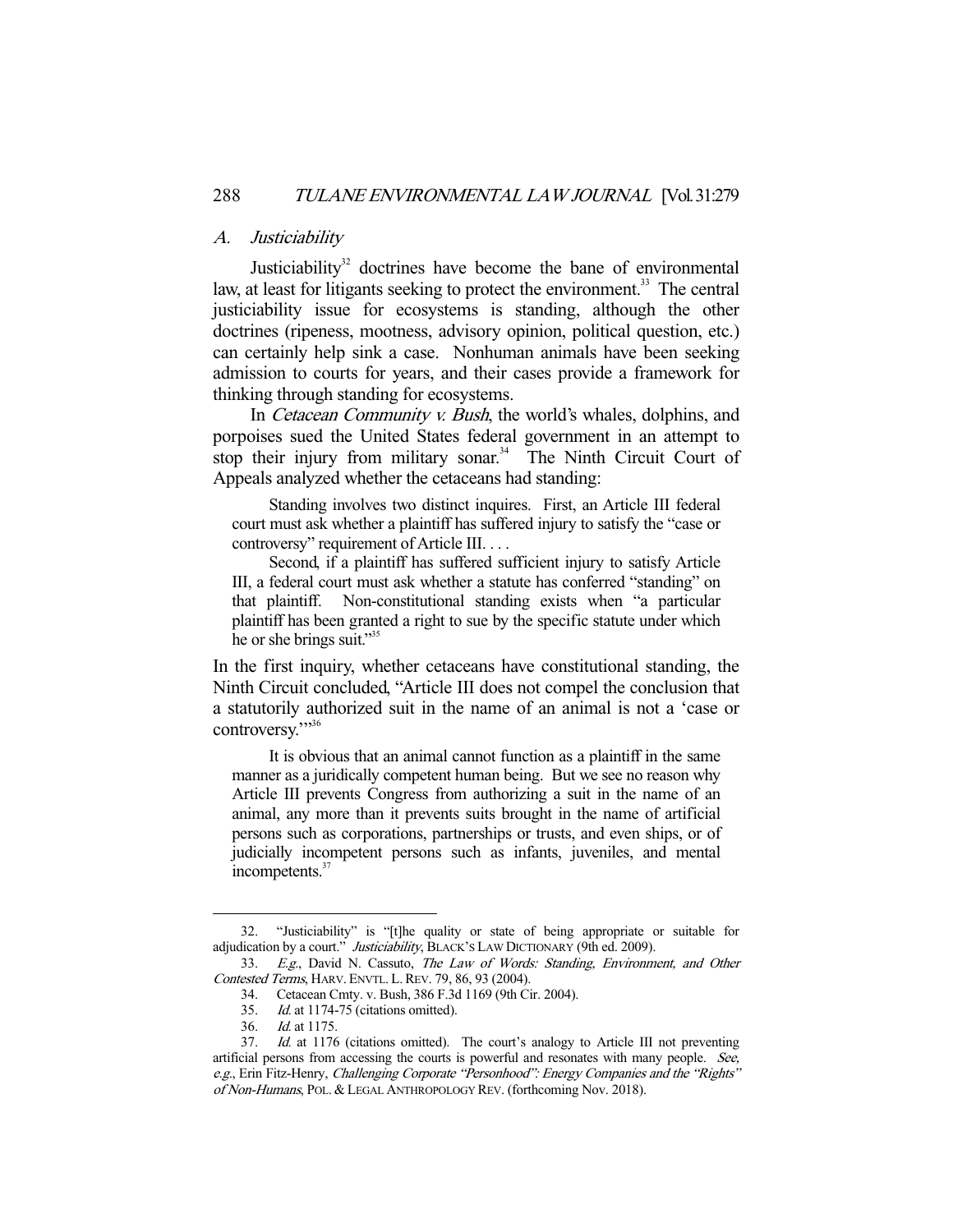In the second inquiry, whether the statutes under which the cetaceans sued authorized their private right of action, the Ninth Circuit found that the language of the statutes relied on by the plaintiff animals (the Endangered Species Act (ESA), the Marine Mammal Protection Act (MMPA), the National Environmental Policy Act (NEPA), and the federal Administrative Procedure Act (APA)) did not provide statutory standing for animals.<sup>38</sup> The Ninth Circuit concluded:

"[I]f Congress and the President intended to take the extraordinary step of authorizing animals as well as people and legal entities to sue, they could, and should, have said so plainly." In the absence of any such statement in the ESA, the MMPA, or NEPA, or the APA, we conclude that the Cetaceans do not have statutory standing to sue.<sup>39</sup>

 Cetacean Community is instructive here, even though it concerns animal standing (rather than ecosystem standing). Cetacean Community shows that the restriction on species standing in past cases is based on the lack of legislative authorization, not in a limitation inherent in the federal judiciary—namely, Article III of the United States Constitution.

 Thus, to overcome the standing hurdle, the ecosystem must be authorized to bring the claim (or defend against it). Cetacean Community shows that the current federal environmental statutory scheme does now allow for animals to sue under the citizen standing provisions.40 Ecosystem litigants face the same issue. Federal environmental statues do not expressly allow ecosystems to sue, just as they do not allow animals to sue. Hence, ecosystems must either rely on new legislation that recognizes the earth's rights and authorizes ecosystem standing or convince the courts to authorize them under existing claims. This second path could include common law claims (environmental torts, etc.) or constitutional claims (the earth's rights as penumbral rights, due process rights, inherent rights, public trust, etc.). Notably, the first path involves the legislative branch, while the second path relies entirely on judges. Practitioners are already trying both in state and federal courts.<sup>41</sup>

 <sup>38.</sup> Cetacean Cmty., 386 F.3d at 1176-79.

 <sup>39.</sup> Id. at 1179 (quoting Citizens to End Animal Suffering & Exploitation, Inc. v. New Eng. Aquarium, 836 F. Supp. 45, 49 (D. Mass. 1993)).

<sup>40.</sup> *Id.* (lawmakers who "intended to take the extraordinary step of authorizing animals as well as people and legal entities to sue . . . should, have said so plainly" (quotation omitted)).

 <sup>41.</sup> After Grant Township, Pennsylvania, enacted an ordinance recognizing ecosystem rights and authorizing ecosystems to appear in court to protect those rights, I represented a community group and the Little Mahoning Watershed in an attempt to intervene into a lawsuit between an oil and gas company and the township. See Penn. Gen. Energy Co. v. Grant Twp., 658 Fed. Appx. 37 (2016) (unpublished). I also represented a community group and Crystal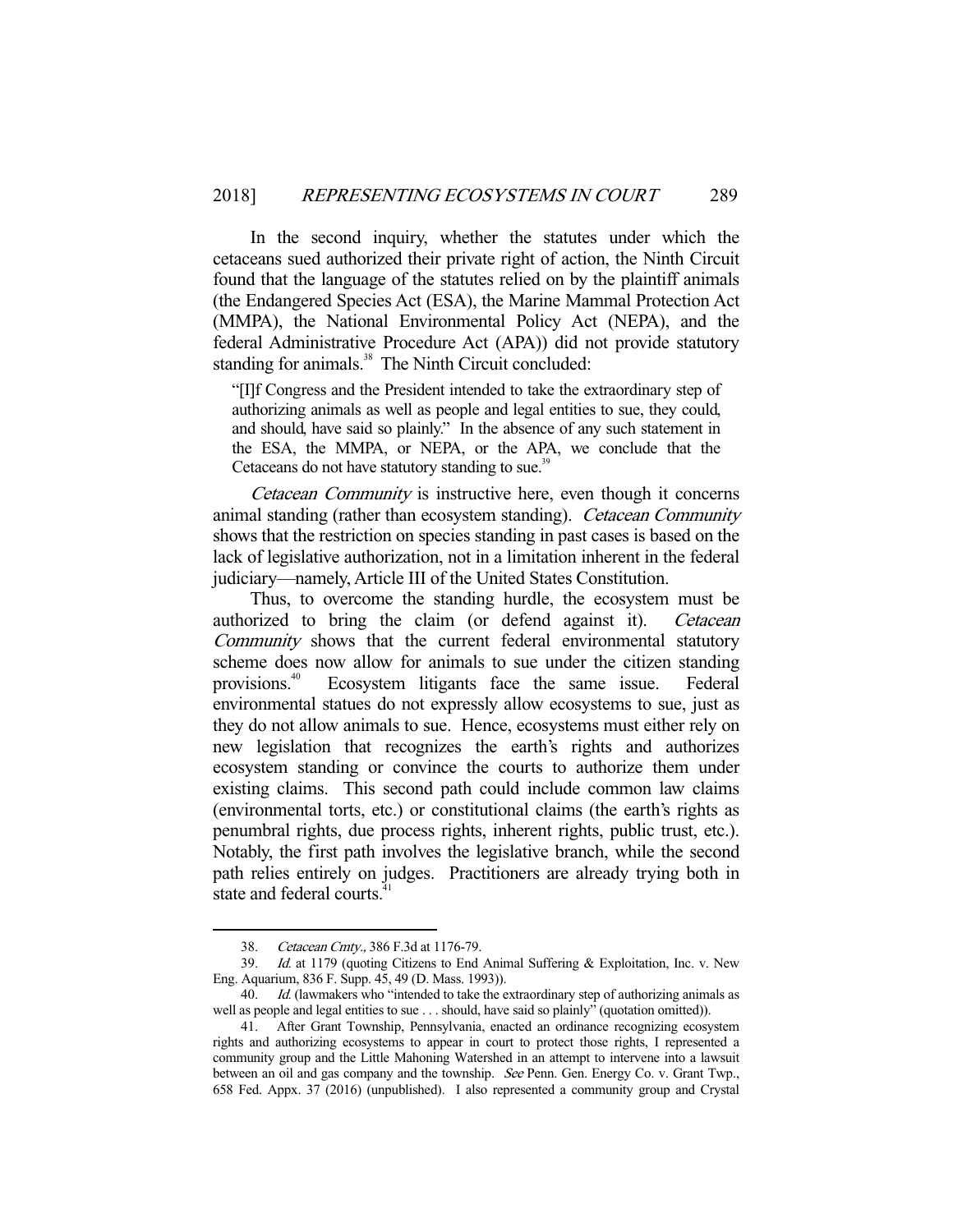## B. Real Party in Interest and Capacity to Sue and Be Sued Under Civil Procedural Rules

 Federal Rule of Civil Procedure 17 (FRCP 17) details who may bring suit in federal court. FRCP 17(a)(1) provides:

An action must be prosecuted in the name of the real party in interest. The following may sue in their own names without joining the person for whose benefit the action is brought: (A) an executor; (B) an administrator; (C) a guardian; (D) a bailee; (E) a trustee of an express trust; (F) a party with whom or in whose name a contract has been made for another's benefit; and (G) a party authorized by statute.

 FRCP 17(b) provides rules for determining who has capacity to sue and be sued. It provides specific rules for individuals and corporations, then states that "for all other parties, by the law of the state where the court is located."<sup>42</sup>

Obviously, these rules do not contemplate ecosystems as parties.

 Fortunately, both the "real party in interest" and "capacity to sue and be sued" rules allow for legislation to authorize a party to appear in court. Thus, where legislation recognizes ecosystem rights, it should also provide express textual authorization to address these provisions of FRCP 17 (and the equivalent state court rules).<sup>43</sup> This should be done even when the authorization is by local law, as the ecosystem can argue that courts apply local law when considering capacity under "the law of the state where the court is located."<sup>44</sup>

Spring Ecosystem in a similar intervention attempt. See Seneca Res. Corp. v. Highland Twp., 863 F.3d 245 (2017). Both of these cases were decided on whether the proposed intervenors (including the ecosystems) were adequately represented by existing parties (namely, the townships) (see FED. R. CIV. P. 24(a)), and therefore the ecosystem rights and standing issues were merely footnotes. In Oregon, the Siletz River Ecosystem attempted to intervene in a lawsuit after Lincoln County, Oregon, voters passed an initiative recognizing ecosystem rights. Capri v. Jenkins, 17CV23360 (Cir. Ct. Lincoln Cty., 2017). These cases represent examples of local governments making law to recognize ecosystem rights and authorizing ecosystems directly protecting those rights in court. For an example of the second path—going directly to the courts—see Colo. River Ecosystem v. Colorado, 2017-cv-02316 (D.C. Colo., filed Sept. 25, 2017), Amended Complaint, Dkt. 19, filed Nov. 6, 2017, https://www.courtlistener.com/recap/ gov.uscourts.cod.174436.19.0.pdf.

 <sup>42.</sup> FED.R.CIV. P. 17(b)(3).

 <sup>43.</sup> Also include, in ecosystem rights legislation, provisions to support an intervention into federal (FRCP 24) or state court.

<sup>44.</sup> E.g., Gaston v. N.Y.C. Dep't of Health Office of Chief Med. Exam'r, 432 F. Supp. 2d 321, 329 (S.D.N.Y. 2006) ("Under the New York City Charter, 'all actions and proceedings for the recovery of penalties for the violation of any law shall be brought in the name of the City of New York and not in that of any agency, except where otherwise provided by law.' Thus, the OCME is not a suable entity, and claims against OCME are subject to dismissal." (citation omitted)).